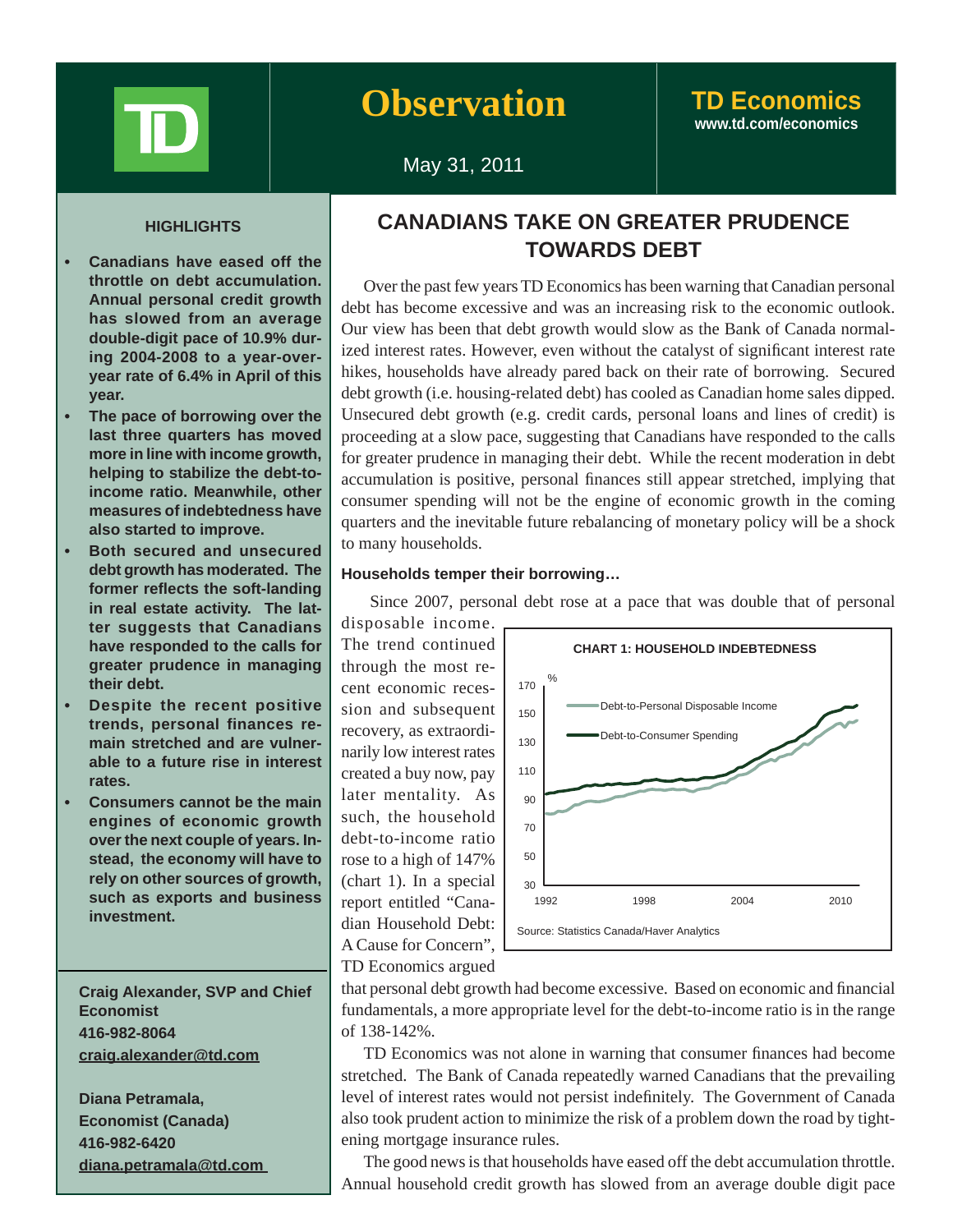





of 10.9% during 2004 to 2008 to a year-over-year rate of 6.4% in April of this year (chart 2). The pace of borrowing over the last three quarters has moved more in line with income growth, helping to stabilize the debt-to-income ratio. Meanwhile, there is also some evidence that the household balance sheet is on the mend. Other measures of indebtedness, such as the debt-to-asset and debt-to-net worth ratios (chart 3) improved in the last quarter of 2010. And, a further improvement is anticipated in the first quarter of 2011 and in future quarters. Furthermore, at its current rate of 4.2%, the personal savings rate has doubled since the start of the recession. The rise in the personal savings rate reflects an increased willingness among households to temper their spending relative to their income growth and prepare better for future financial needs.

### **… but Canadians are not deleveraging**

The moderation in credit growth has been evident in all measures of debt. However, the brunt of the cooling in debt accumulation is being experienced in non-mortgage lending products, such as credit card borrowing and personal lines of credit (predominately home equity lines of credit) (chart 4). The debt obligation on these instruments is typically very flexible, meaning that outside of interest payments, consumers are not limited to how much principal they wish to pay off in any given month or year. This is in contrast to mortgages where monthly payments are generally fixed, and one's ability to pay down principal is often limited by the terms of contract. This provides some evidence that households are trying to work down high debt levels.

While households are clearly pulling the brakes on debt accumulation in the wake of record debt levels, they are not deleveraging. First and foremost, households are

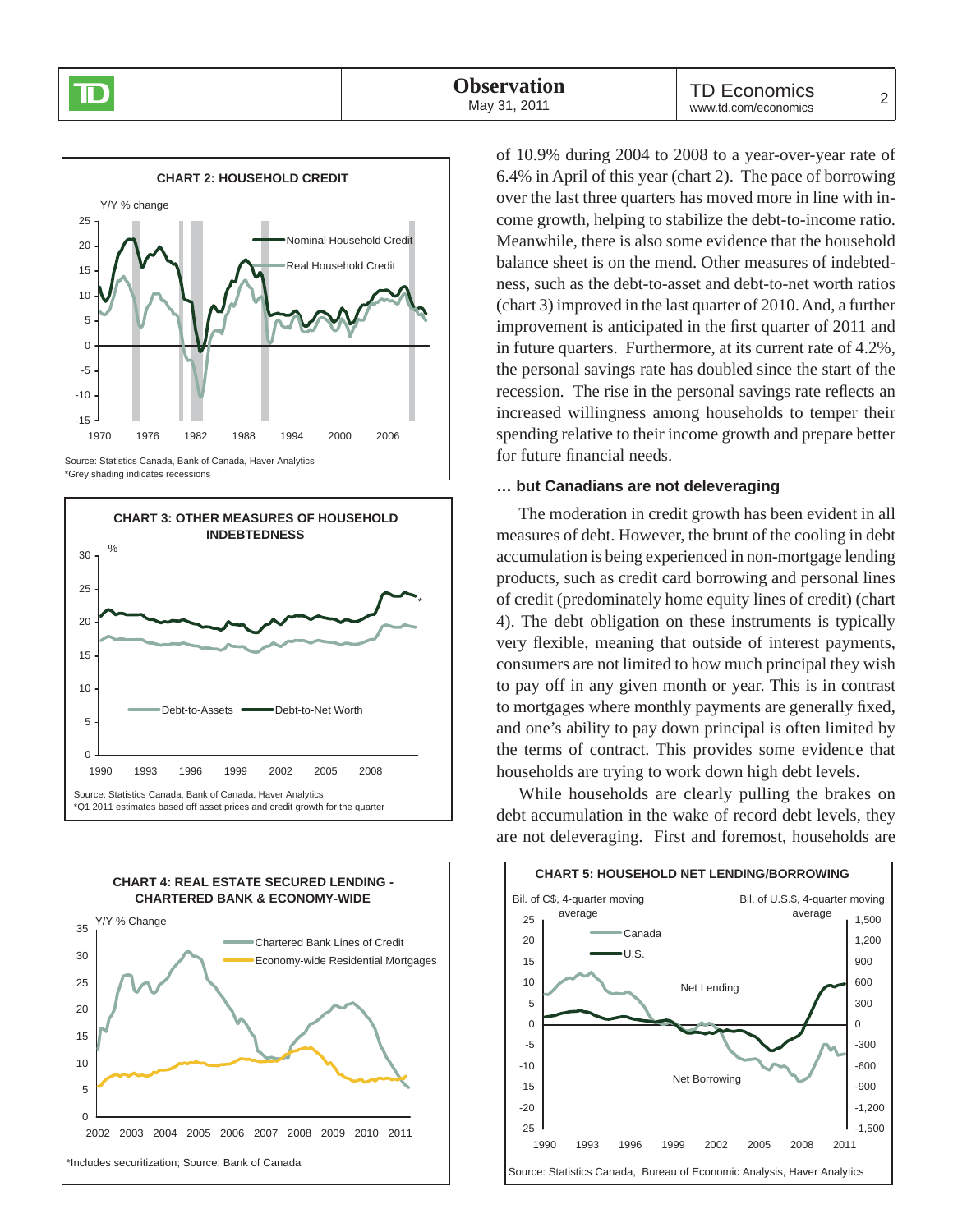

still net borrowers, meaning they borrow more than they save. The net borrowing position of Canadian households has improved somewhat since the start of the 2008/2009 recession – an indication that households are becoming more cautious. However, the U.S. experience shows that deleveraging coincided with households moving into a net lending position, meaning that they are saving more than they are borrowing (chart 5). This abrupt change brought about severe negative economic repercussion.

The deleveraging process in the U.S. also resulted in the marked decline in other measures of indebtedness, such as the debt-to-income ratio which fell 15 percentage points. In Canada, while the relentless rise in the debt-to-income ratio has flattened, the jury is still out on whether the ratio has peaked. Strong income gains over 2010 can help to explain the tapering off in Canadian household indebtedness. However, some of those gains were driven by temporary measures, such as increased government transfers from the 2009/2010 stimulus package. Outside of these temporary measures, sustainable personal disposable growth is likely in a range of 4.0-4.5%. Credit continues to grow at a pace that is two percentage points above that. This implies that debt growth needs to slow further.

#### **Debt accumulation should decelerate further**

A number of factors are likely to keep a lid on credit growth over the next few years.

Firstly, households are likely fatigued after borrowing and spending like gang busters over the last five to ten years. Indeed, the recent slowing pace of borrowing has come in lockstep with a marked deceleration in consumer spending on discretionary items and a soft landing in the Canadian

housing market. The two go hand in hand. Fewer purchases require less debt, and the desire to accumulate less debt leads to less purchases. The ratio of household debt to consumer expenditures has also stabilized at a high 155%, indicating that consumers remain reticent of funding further consumption growth through credit.

Secondly, households may be preparing for the future rise in interest rates, which they should. Even with the moderation in personal debt growth, debt costs are climbing. The debt-service ratio, the interest households must pay on their debt each month as a share of personal disposable income, climbed to a two-year high of 7.6% in Q1 2011, despite still record low interest rates. Over the next year and a half, the expectation is that a future rise in interest rates will lift this ratio to the highest level in more than a decade**.** The Bank of Canada's forecast is that the slack in the economy (i.e. the output gap) will be eliminated by mid-2012. We